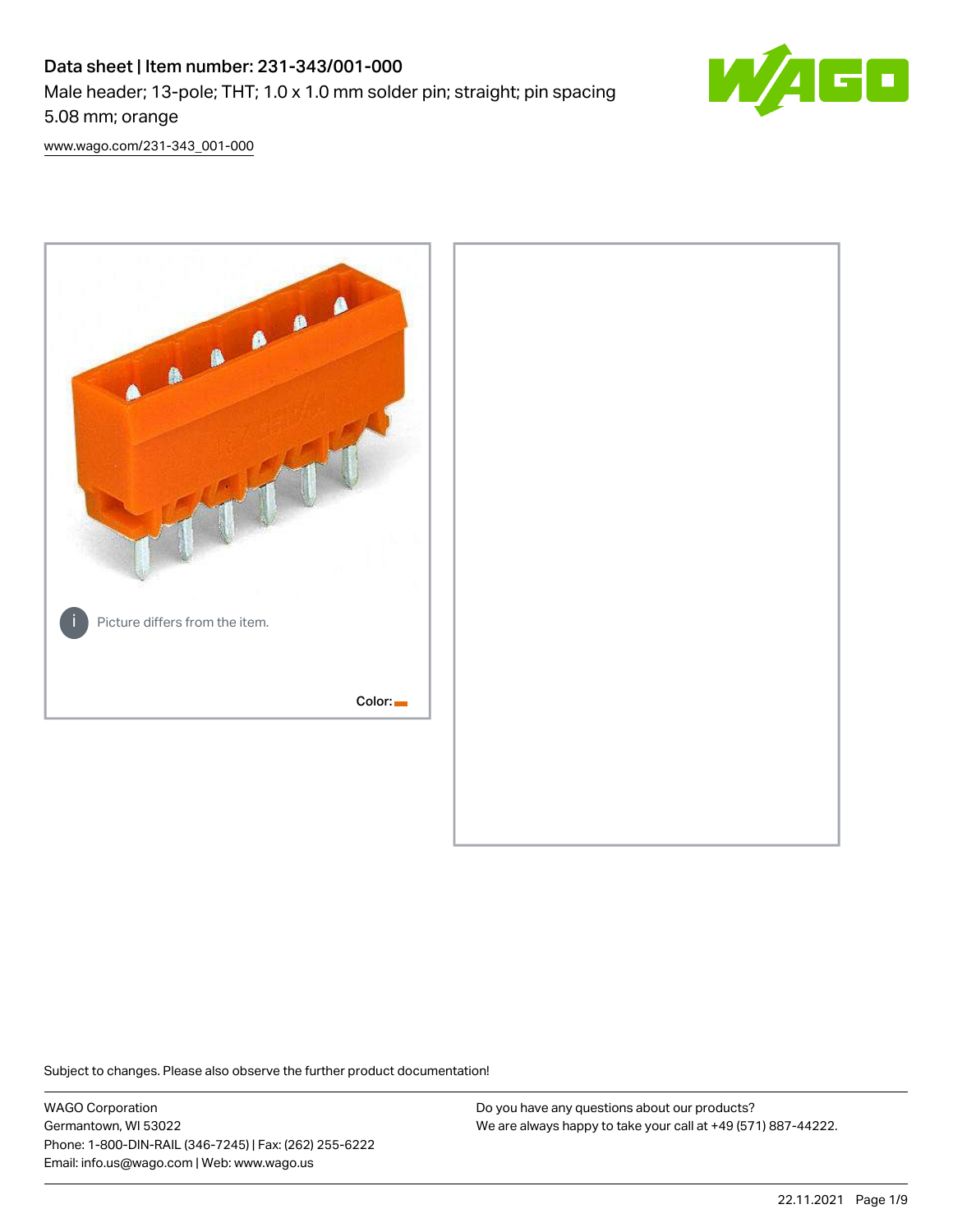

Dimensions in mm

 $L =$  (pole no.  $-1$ ) x pin spacing  $+8.2$  mm

#### Item description

- **Horizontal or vertical PCB mounting via straight or angled solder pins**
- **Pin cross-section: 1 x 1 mm**
- $\blacksquare$ With coding fingers

### Data Notes

Safety information 1 The MCS – MULTI CONNECTION SYSTEM includes connectors

Subject to changes. Please also observe the further product documentation!  $\nu$ 

WAGO Corporation Germantown, WI 53022 Phone: 1-800-DIN-RAIL (346-7245) | Fax: (262) 255-6222 Email: info.us@wago.com | Web: www.wago.us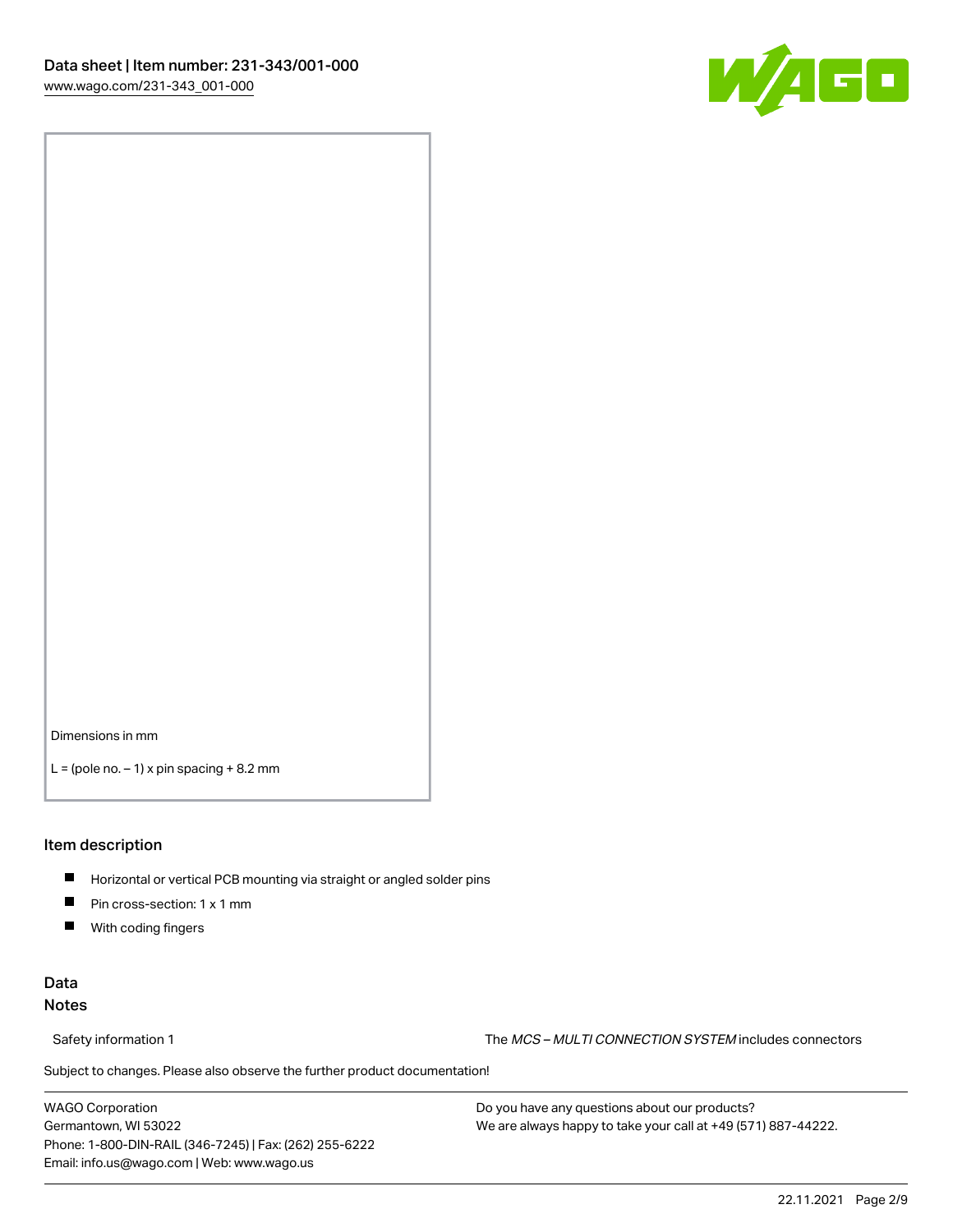

without breaking capacity in accordance with DIN EN 61984. When

|           | used as intended, these connectors must not be connected<br>/disconnected when live or under load. The circuit design should<br>ensure header pins, which can be touched, are not live when<br>unmated.                                                             |
|-----------|---------------------------------------------------------------------------------------------------------------------------------------------------------------------------------------------------------------------------------------------------------------------|
| Variants: | Other pole numbers<br>3.8 mm pin projection for male headers with straight solder pins<br>Gold-plated or partially gold-plated contact surfaces<br>Other versions (or variants) can be requested from WAGO Sales or<br>configured at https://configurator.wago.com/ |

### Electrical data

### IEC Approvals

| Ratings per                 | IEC/EN 60664-1                                            |
|-----------------------------|-----------------------------------------------------------|
| Rated voltage (III / 3)     | 320 V                                                     |
| Rated surge voltage (III/3) | 4 <sub>k</sub> V                                          |
| Rated voltage (III/2)       | 320 V                                                     |
| Rated surge voltage (III/2) | 4 <sub>k</sub> V                                          |
| Nominal voltage (II/2)      | 630 V                                                     |
| Rated surge voltage (II/2)  | 4 <sub>k</sub> V                                          |
| Rated current               | 12A                                                       |
| Legend (ratings)            | (III / 2) ≙ Overvoltage category III / Pollution degree 2 |

### UL Approvals

| Approvals per                  | UL 1059 |
|--------------------------------|---------|
| Rated voltage UL (Use Group B) | 300 V   |
| Rated current UL (Use Group B) | 10 A    |
| Rated voltage UL (Use Group D) | 300 V   |
| Rated current UL (Use Group D) | 10A     |

### Ratings per UL

| Rated voltage UL 1977 | 600 V |
|-----------------------|-------|
| Rated current UL 1977 |       |

# CSA Approvals

| Approvals per                   | ~~    |
|---------------------------------|-------|
| Rated voltage CSA (Use Group B) | 3UU 1 |

Subject to changes. Please also observe the further product documentation!

| <b>WAGO Corporation</b>                                | Do you have any questions about our products?                 |
|--------------------------------------------------------|---------------------------------------------------------------|
| Germantown, WI 53022                                   | We are always happy to take your call at +49 (571) 887-44222. |
| Phone: 1-800-DIN-RAIL (346-7245)   Fax: (262) 255-6222 |                                                               |
| Email: info.us@wago.com   Web: www.wago.us             |                                                               |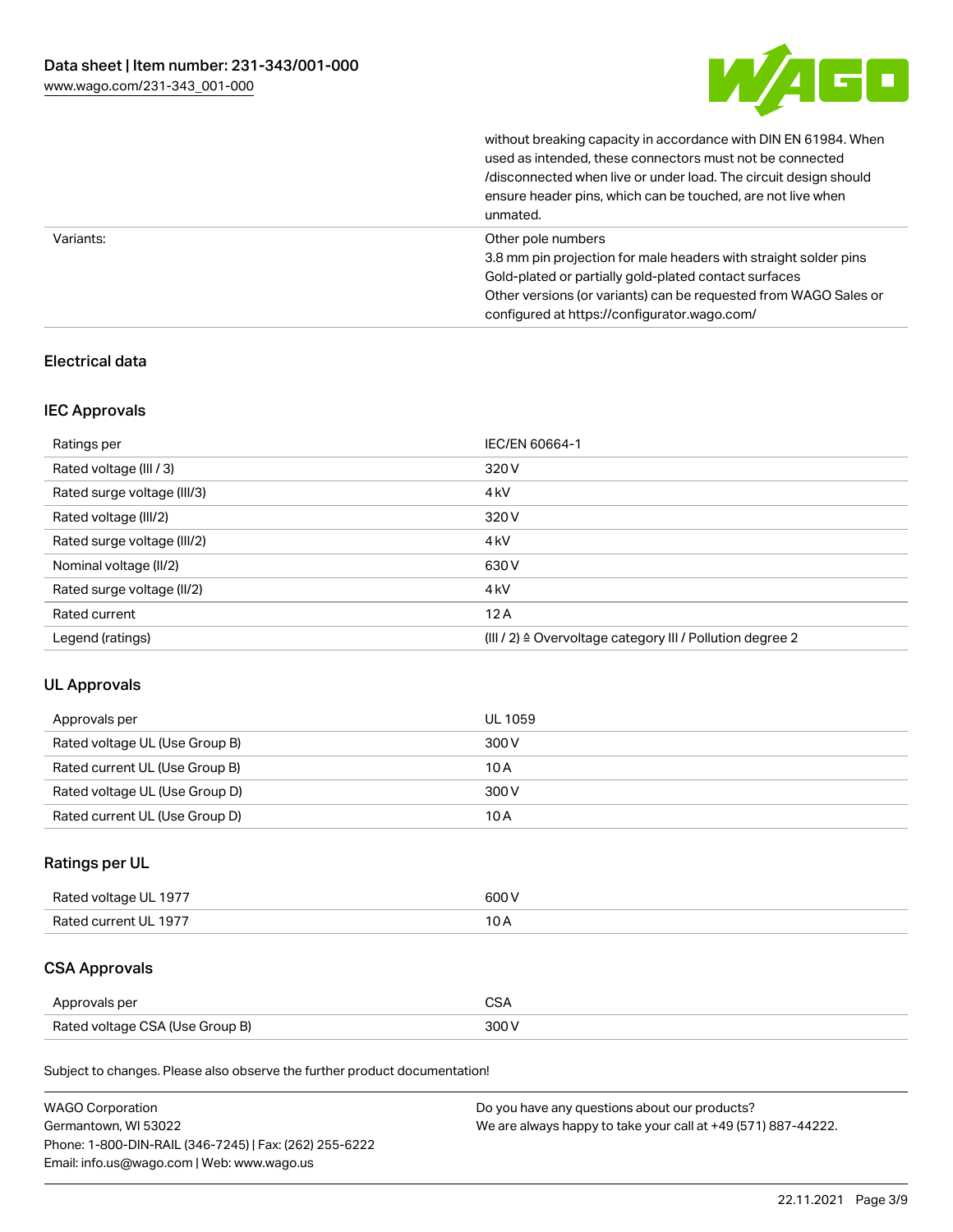[www.wago.com/231-343\\_001-000](http://www.wago.com/231-343_001-000)



| Rated current CSA (Use Group B) | 10 A  |
|---------------------------------|-------|
| Rated voltage CSA (Use Group D) | 300 V |
| Rated current CSA (Use Group D) | 10 A  |

### Connection data

| Total number of potentials |  |
|----------------------------|--|
| Number of connection types |  |
| Number of levels           |  |

### Connection 1

| Number of poles |  |
|-----------------|--|
|                 |  |

### Physical data

| Pin spacing                          | 5.08 mm / 0.2 inch    |
|--------------------------------------|-----------------------|
| Width                                | 69.16 mm / 2.723 inch |
| Height                               | 17 mm / 0.669 inch    |
| Height from the surface              | 12 mm / 0.472 inch    |
| Depth                                | 8.4 mm / 0.331 inch   |
| Solder pin length                    | $5 \,\mathrm{mm}$     |
| Solder pin dimensions                | $1 \times 1$ mm       |
| Drilled hole diameter with tolerance | $1.4$ $(+0.1)$ mm     |

### Plug-in connection

| Contact type (pluggable connector) | Male connector/plug |
|------------------------------------|---------------------|
| Connector (connection type)        | for PCB             |
| Mismating protection               | No                  |
| Mating direction to the PCB        | 90°                 |
| Locking of plug-in connection      | Without             |

### PCB contact

| PCB Contact                         | THT                                      |
|-------------------------------------|------------------------------------------|
| Solder pin arrangement              | over the entire male connector (in-line) |
| Number of solder pins per potential |                                          |

Subject to changes. Please also observe the further product documentation!

WAGO Corporation Germantown, WI 53022 Phone: 1-800-DIN-RAIL (346-7245) | Fax: (262) 255-6222 Email: info.us@wago.com | Web: www.wago.us Do you have any questions about our products? We are always happy to take your call at +49 (571) 887-44222.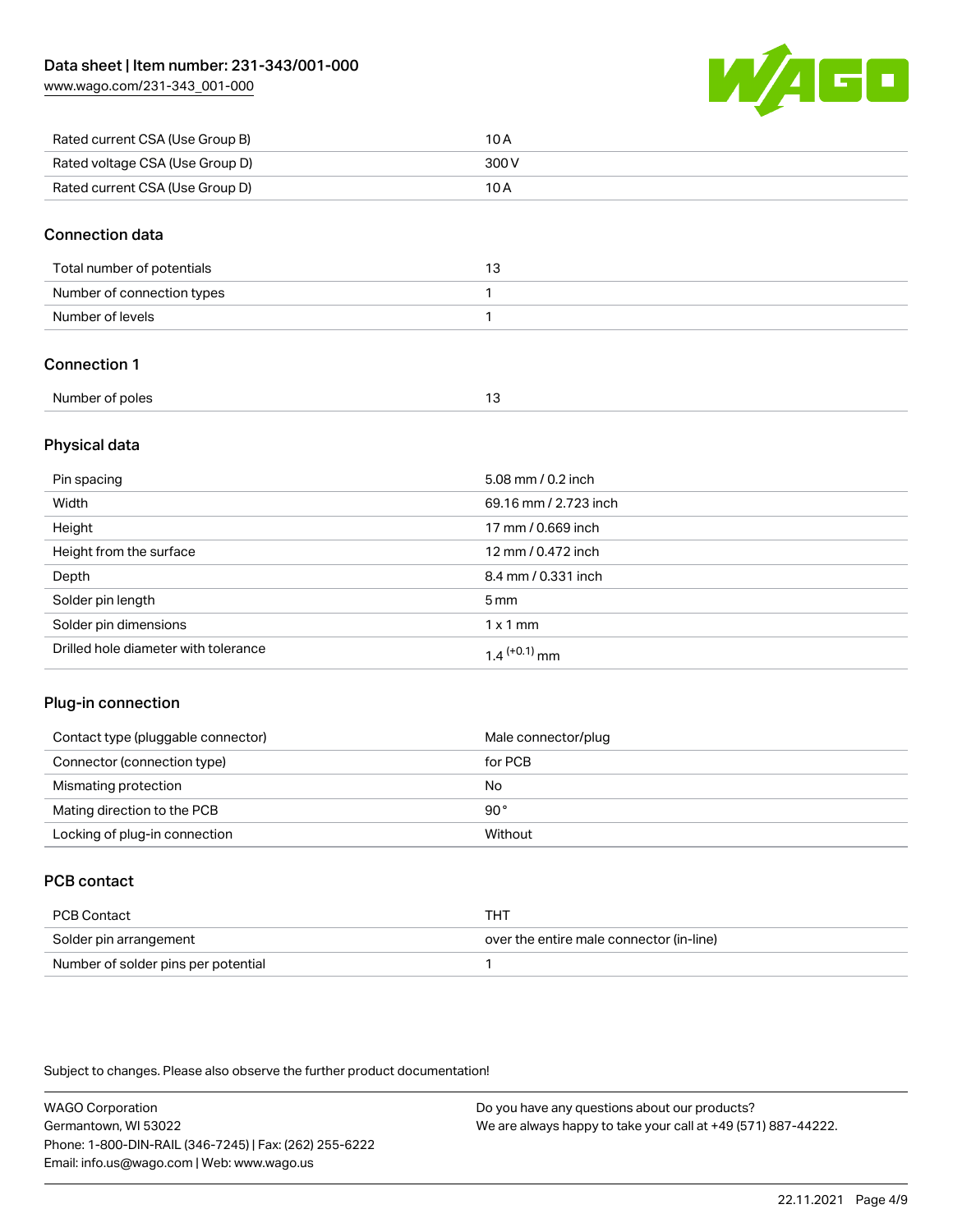

### Material data

| Color                       | orange                                 |
|-----------------------------|----------------------------------------|
| Material group              |                                        |
| Insulation material         | Polyamide (PA66)                       |
| Flammability class per UL94 | V <sub>0</sub>                         |
| Contact material            | Electrolytic copper (E <sub>Cu</sub> ) |
| Contact plating             | tin-plated                             |
| Fire load                   | 0.075 MJ                               |
| Weight                      | 4.2 <sub>g</sub>                       |

### Environmental requirements

| Limit temperature range | $+100 °C$<br>-60 |
|-------------------------|------------------|
|-------------------------|------------------|

### Commercial data

| Product Group         | 3 (Multi Conn. System) |
|-----------------------|------------------------|
| PU (SPU)              | 50 Stück               |
| Packaging type        | box                    |
| Country of origin     | PL                     |
| <b>GTIN</b>           | 4044918865661          |
| Customs tariff number | 85366990990            |

#### Approvals / Certificates

#### Country specific Approvals

| Logo | Approval                                     | <b>Additional Approval Text</b> | Certificate<br>name |
|------|----------------------------------------------|---------------------------------|---------------------|
|      | <b>CB</b><br>DEKRA Certification B.V.        | IEC 61984                       | NL-39756            |
|      | <b>CSA</b><br>DEKRA Certification B.V.       | C <sub>22.2</sub>               | 1466354             |
| EMA  | <b>KEMA/KEUR</b><br>DEKRA Certification B.V. | EN 61984                        | 2190761.01          |

#### Ship Approvals

Subject to changes. Please also observe the further product documentation!

| <b>WAGO Corporation</b>                                | Do you have any questions about our products?                 |
|--------------------------------------------------------|---------------------------------------------------------------|
| Germantown, WI 53022                                   | We are always happy to take your call at +49 (571) 887-44222. |
| Phone: 1-800-DIN-RAIL (346-7245)   Fax: (262) 255-6222 |                                                               |
| Email: info.us@wago.com   Web: www.wago.us             |                                                               |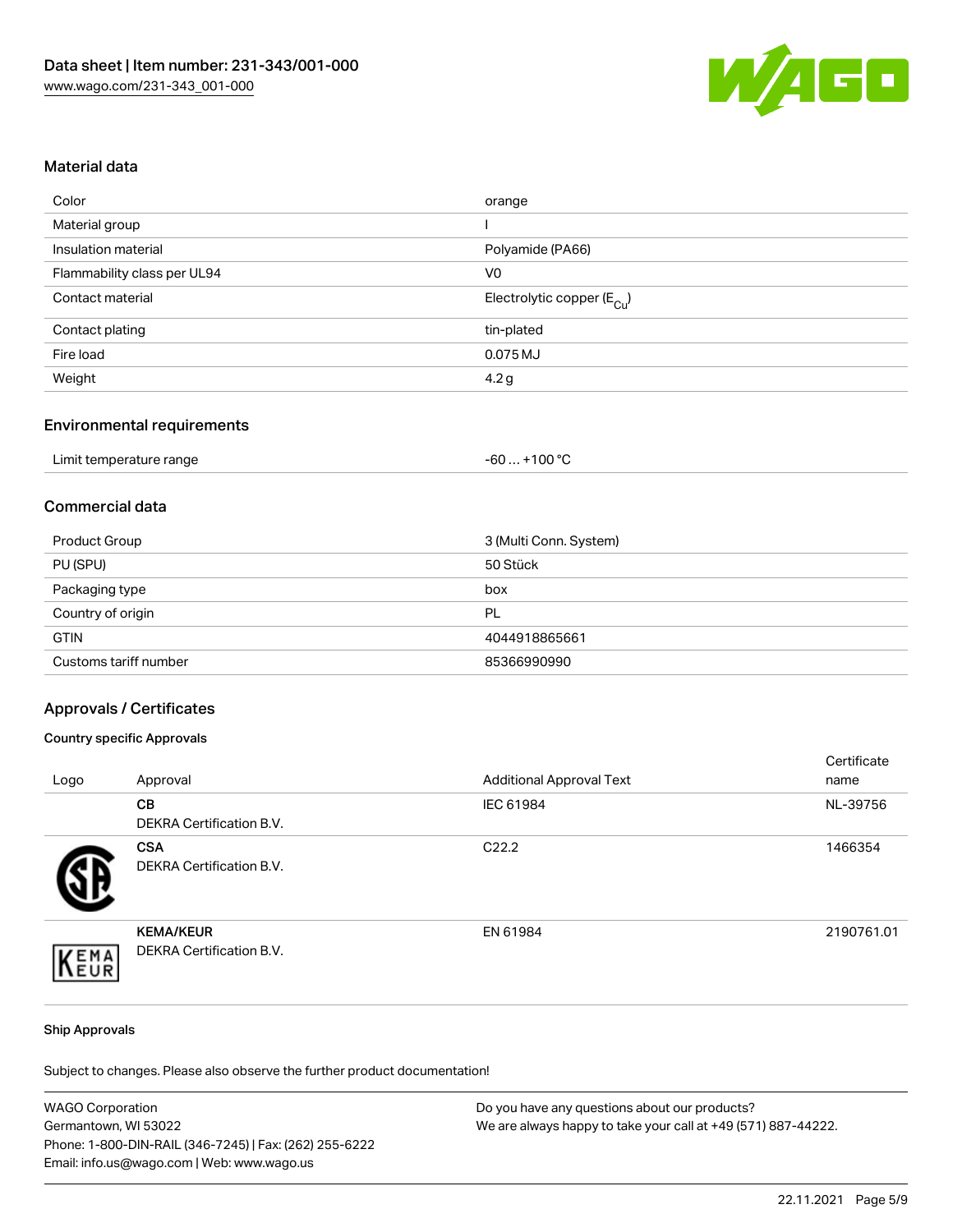### Data sheet | Item number: 231-343/001-000

[www.wago.com/231-343\\_001-000](http://www.wago.com/231-343_001-000)



| Logo | Approval                           | <b>Additional Approval Text</b> | Certificate<br>name               |
|------|------------------------------------|---------------------------------|-----------------------------------|
| ABS  | ABS<br>American Bureau of Shipping | $\overline{\phantom{0}}$        | $19-$<br>HG1869876-<br><b>PDA</b> |

#### UL-Approvals

| Logo | Approval                                    | <b>Additional Approval Text</b> | Certificate<br>name |
|------|---------------------------------------------|---------------------------------|---------------------|
| en T | UL<br>UL International Germany GmbH         | <b>UL 1977</b>                  | E45171              |
|      | <b>UR</b><br>Underwriters Laboratories Inc. | <b>UL 1059</b>                  | E45172              |

### **Counterpart**

| Item no.231-313/026-000<br>1-conductor female connector; CAGE CLAMP®; 2.5 mm <sup>2</sup> ; Pin spacing 5.08 mm; 13-pole; 2,50 mm <sup>2</sup> ;<br>orange                                                  | www.wago.com/231-313<br>$/026 - 000$  |
|-------------------------------------------------------------------------------------------------------------------------------------------------------------------------------------------------------------|---------------------------------------|
| Item no.231-2313/026-000<br>2-conductor female connector; Push-in CAGE CLAMP <sup>®</sup> ; 2.5 mm <sup>2</sup> ; Pin spacing 5.08 mm; 13-pole; with<br>integrated end plate; 2,50 mm <sup>2</sup> ; orange | www.wago.com/231-2313<br>$/026 - 000$ |
| Item no.231-2313/037-000<br>2-conductor female connector; Push-in CAGE CLAMP <sup>®</sup> ; 2.5 mm <sup>2</sup> ; Pin spacing 5.08 mm; 13-pole; Lateral<br>locking levers; 2,50 mm <sup>2</sup> ; orange    | www.wago.com/231-2313<br>/037-000     |
| Item no.2231-313/026-000<br>Female plug; 13-pole; push-button; 12 AWG max; pin spacing 5.08 mm; 1-conductor per pole; orange                                                                                | www.wago.com/2231-313<br>$/026 - 000$ |
| Item no.2231-313/031-000<br>Female plug; 13-pole; push-button; mounting flange; 12 AWG max; pin spacing 5.08 mm; 1-conductor per<br>pole; orange                                                            | www.wago.com/2231-313<br>/031-000     |
| Item no.2231-313/037-000<br>Female plug; 13-pole; push-button; locking lever; 12 AWG max; pin spacing 5.08 mm; 1-conductor per<br>pole; orange                                                              | www.wago.com/2231-313<br>/037-000     |
| Item no.2231-313/102-000<br>Female plug; 13-pole; push-button; with integrated end plate; 12 AWG max; pin spacing 5.08 mm; 1-<br>conductor per pole; orange                                                 | www.wago.com/2231-313<br>$/102 - 000$ |

#### Item no.231-313/027-000

Subject to changes. Please also observe the further product documentation!

WAGO Corporation Germantown, WI 53022 Phone: 1-800-DIN-RAIL (346-7245) | Fax: (262) 255-6222 Email: info.us@wago.com | Web: www.wago.us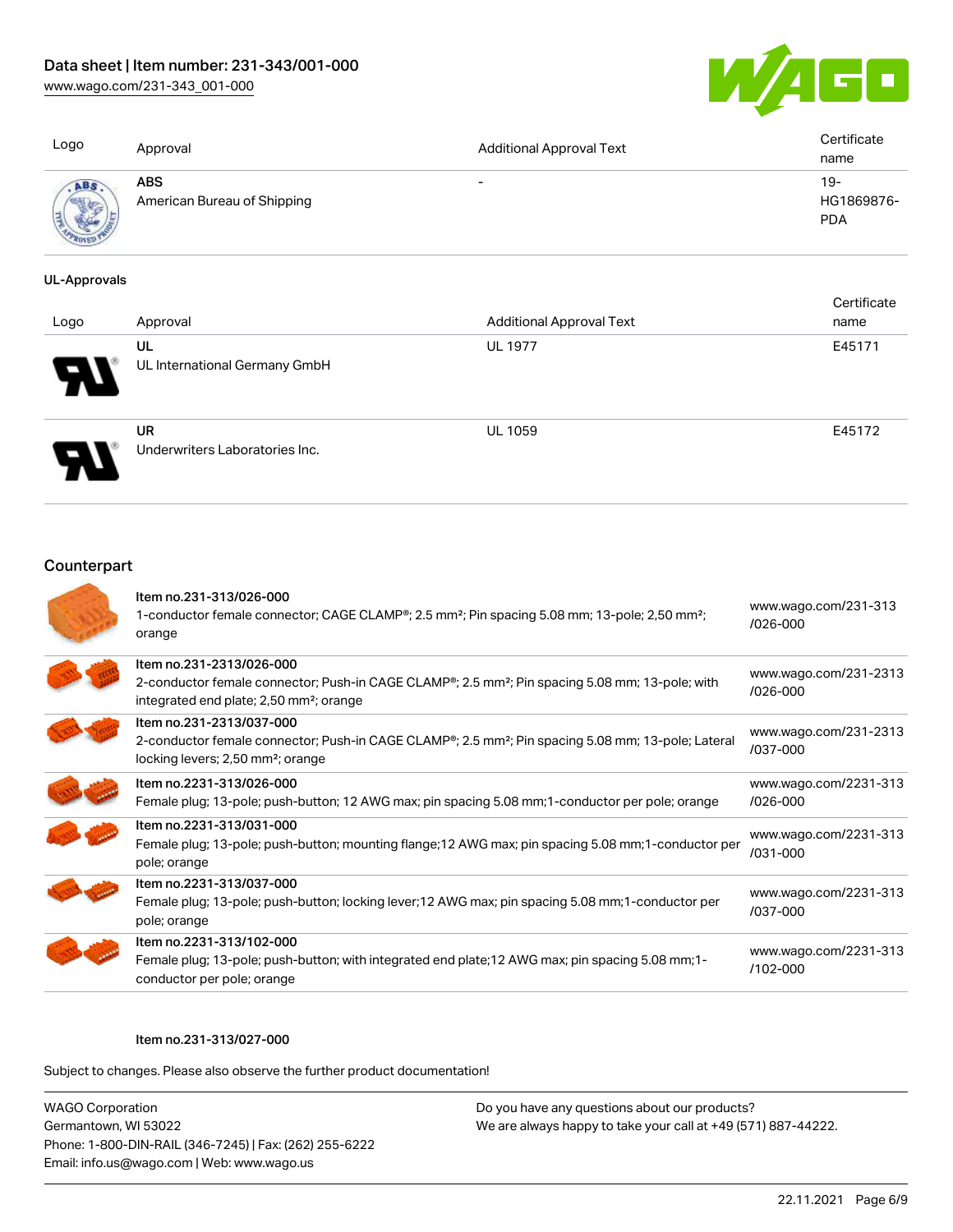# Data sheet | Item number: 231-343/001-000

[www.wago.com/231-343\\_001-000](http://www.wago.com/231-343_001-000)





1-conductor female connector; CAGE CLAMP®; 2.5 mm²; Pin spacing 5.08 mm; 13-pole; clamping collar; [www.wago.com/231-313](https://www.wago.com/231-313/027-000) 2,50 mm²; orange [/027-000](https://www.wago.com/231-313/027-000)

| Item no.231-313/031-000<br>1-conductor female connector; CAGE CLAMP <sup>®</sup> ; 2.5 mm <sup>2</sup> ; Pin spacing 5.08 mm; 13-pole; clamping collar;<br>$2,50$ mm <sup>2</sup> ; orange         | www.wago.com/231-313<br>/031-000 |
|----------------------------------------------------------------------------------------------------------------------------------------------------------------------------------------------------|----------------------------------|
| Item no.231-313/037-000<br>1-conductor female connector; CAGE CLAMP <sup>®</sup> ; 2.5 mm <sup>2</sup> ; Pin spacing 5.08 mm; 13-pole; Lateral locking<br>levers; 2,50 mm <sup>2</sup> ; orange    | www.wago.com/231-313<br>/037-000 |
| Item no.231-313/102-000<br>1-conductor female connector; CAGE CLAMP <sup>®</sup> ; 2.5 mm <sup>2</sup> ; Pin spacing 5.08 mm; 13-pole; with integrated<br>end plate; 2,50 mm <sup>2</sup> ; orange | www.wago.com/231-313<br>/102-000 |
| Item no.232-313/026-000<br>1-conductor female connector, angled; CAGE CLAMP <sup>®</sup> ; 2.5 mm <sup>2</sup> ; Pin spacing 5.08 mm; 13-pole; 2,50<br>mm <sup>2</sup> ; orange                    | www.wago.com/232-313<br>/026-000 |
| Item no.232-413/026-000<br>1-conductor female connector, angled; CAGE CLAMP <sup>®</sup> ; 2.5 mm <sup>2</sup> ; Pin spacing 5.08 mm; 13-pole; 2,50<br>mm <sup>2</sup> ; orange                    | www.wago.com/232-413<br>/026-000 |

### Optional accessories

#### Coding

|        | Item no.: 231-500<br>Spacer; for formation of groups; light gray | www.wago.com/231-500 |
|--------|------------------------------------------------------------------|----------------------|
| Coding |                                                                  |                      |
|        | Item no.: 231-129                                                |                      |
|        | Coding key; snap-on type; light gray                             | www.wago.com/231-129 |

### Downloads Documentation

| <b>Additional Information</b> |            |        |          |
|-------------------------------|------------|--------|----------|
| Technical explanations        | 2019 Apr 3 | pdf    | Download |
|                               |            | 2.0 MB |          |

### CAD files

### CAD data

Subject to changes. Please also observe the further product documentation! 2D/3D Models 231-343/001-000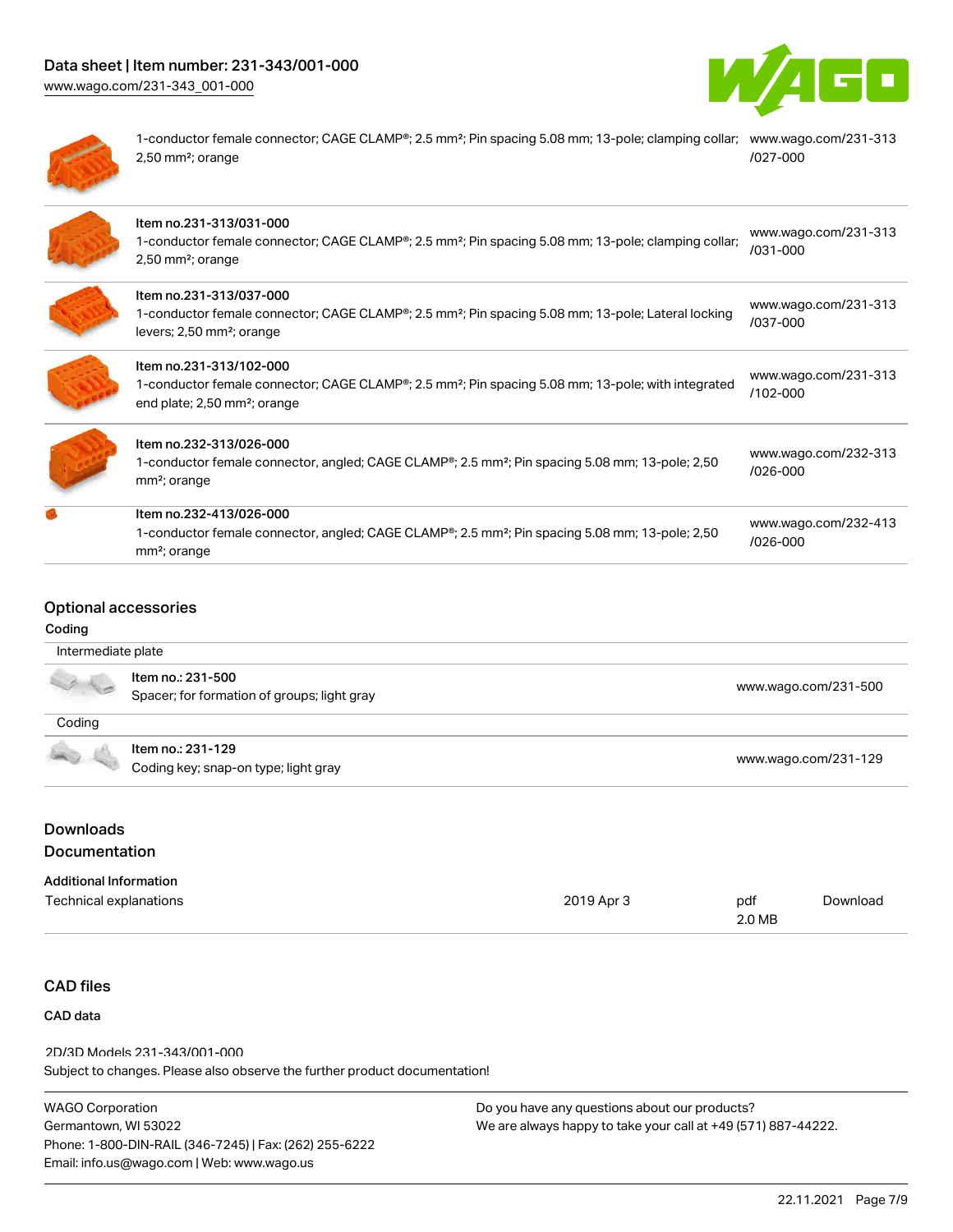

|                                   |                                                                                                                                                                                                                | <b>URL</b> | Download |
|-----------------------------------|----------------------------------------------------------------------------------------------------------------------------------------------------------------------------------------------------------------|------------|----------|
| <b>CAE</b> data                   |                                                                                                                                                                                                                |            |          |
|                                   | EPLAN Data Portal 231-343/001-000                                                                                                                                                                              | URL        | Download |
|                                   | ZUKEN Portal 231-343/001-000                                                                                                                                                                                   | URL        | Download |
| EPLAN Data Portal 231-343/001-000 |                                                                                                                                                                                                                | <b>URL</b> | Download |
| <b>PCB Design</b>                 |                                                                                                                                                                                                                |            |          |
|                                   | Symbol and Footprint 231-343/001-000<br>CAx data for your PCB design, consisting of "schematic symbols and PCB footprints",<br>allow easy integration of the WAGO component into your development environment. | URL        | Download |
|                                   | <b>Supported formats:</b>                                                                                                                                                                                      |            |          |
| ш                                 | Accel EDA 14 & 15                                                                                                                                                                                              |            |          |
| ш                                 | Altium 6 to current version                                                                                                                                                                                    |            |          |
| Ш                                 | Cadence Allegro                                                                                                                                                                                                |            |          |
| Ш                                 | DesignSpark                                                                                                                                                                                                    |            |          |
| L                                 | Eagle Libraries                                                                                                                                                                                                |            |          |
| Ш                                 | KiCad                                                                                                                                                                                                          |            |          |
| Ш                                 | Mentor Graphics BoardStation                                                                                                                                                                                   |            |          |
| $\overline{\phantom{a}}$          | Mentor Graphics Design Architect                                                                                                                                                                               |            |          |
| ш                                 | Mentor Graphics Design Expedition 99 and 2000                                                                                                                                                                  |            |          |
| Ш                                 | OrCAD 9.X PCB and Capture                                                                                                                                                                                      |            |          |
| −                                 | PADS PowerPCB 3, 3.5, 4.X, and 5.X                                                                                                                                                                             |            |          |
| Ш                                 | PADS PowerPCB and PowerLogic 3.0                                                                                                                                                                               |            |          |
| ш                                 | PCAD 2000, 2001, 2002, 2004, and 2006                                                                                                                                                                          |            |          |
| ш                                 | Pulsonix 8.5 or newer                                                                                                                                                                                          |            |          |
|                                   | <b>STL</b>                                                                                                                                                                                                     |            |          |
|                                   | 3D STEP                                                                                                                                                                                                        |            |          |
|                                   | TARGET 3001!                                                                                                                                                                                                   |            |          |
| ш                                 | View Logic ViewDraw                                                                                                                                                                                            |            |          |
|                                   | Quadcept                                                                                                                                                                                                       |            |          |
|                                   | Zuken CadStar 3 and 4                                                                                                                                                                                          |            |          |
| ш                                 | Zuken CR-5000 and CR-8000                                                                                                                                                                                      |            |          |
|                                   | PCB Component Libraries (EDA), PCB CAD Library Ultra Librarian                                                                                                                                                 |            |          |

WAGO Corporation Germantown, WI 53022 Phone: 1-800-DIN-RAIL (346-7245) | Fax: (262) 255-6222 Email: info.us@wago.com | Web: www.wago.us